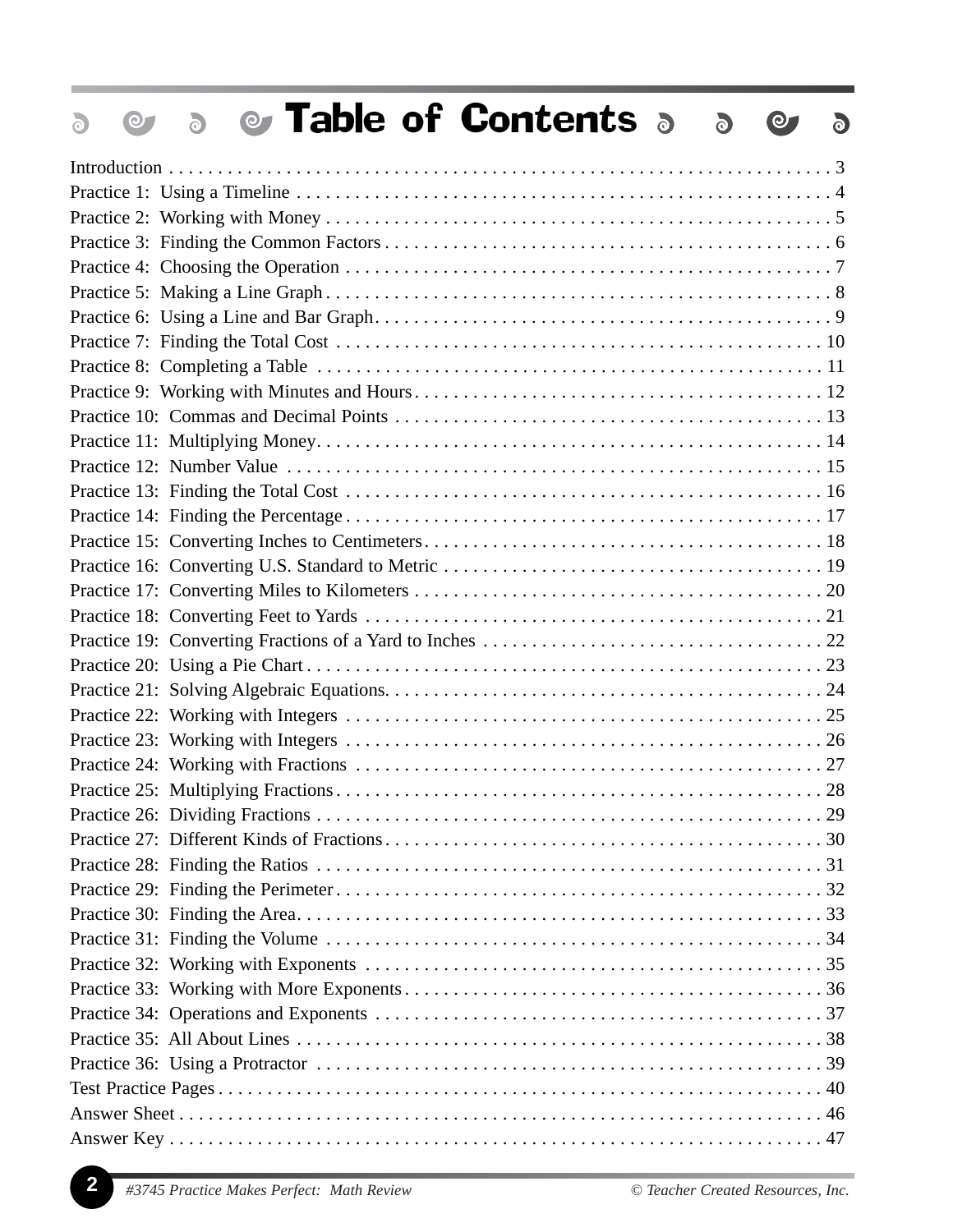

**Directions:** Read the clues below to discover the year each item was invented. Then complete the table above.

- Dolly the sheep was cloned 90 years after the Wright Brothers flew the first motorized plane.
- Roller blades were invented 13 years before Dolly the sheep was cloned.
- Pre-sliced bread was introduced 50 years before roller blades.
- Compact discs came 51 years after pre-sliced bread.
- Oreo cookies have been around 70 years longer than compact discs.
- The Internet came along 66 years after the Wright Brothers flew their plane.
- The first television was made three years before pre-sliced bread was made.
- The Wright Brothers flew their plane one year before the first ice cream cone was made.